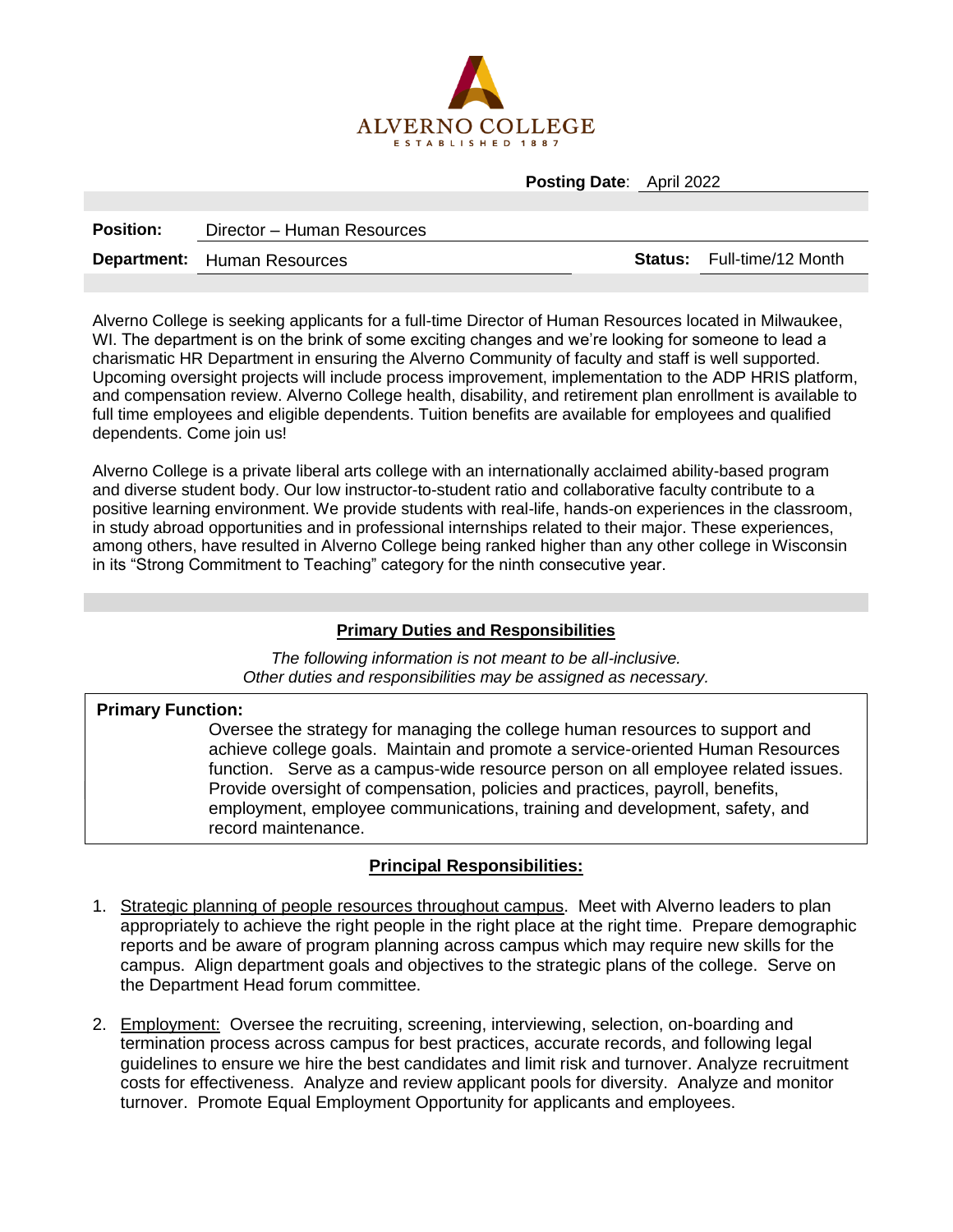

- 3. Salary Administration: Design, implement, and oversee staff wage and salary programs, job descriptions, and Self-Assessment of Performance process. Audit compensation system for internal equity and market competitiveness. Develop and coordinate position evaluation sequence and performance appraisal program. Work to achieve a high level of employee acceptance of related programs. Complete IPEDS, CUPA and AAUP surveys, and review results against our compensation structure.
- 4. Policy Development: Write and communicate policy so as to administer policies consistently and fairly across campus. Work with department heads for sound interpretation and communication of policies, as well as, policy development in other departments.
- 5. Benefits: Oversight of employee benefits program to ensure comprehensive and competitive benefits are offered to employees. Monitor proper utilization by employees and cost effectiveness of benefits. Annually review benefits offered. Manage benefit renewals and reviewing new vendors. Communicate eligibility and plan features so that employees take full advantage of programs. Oversee open enrollment. Maintain market competitiveness. Serve as lead of Internal Compensation Committee.
- 6. Payroll: Oversight of semi-monthly pay cycles for staff, faculty, and student payrolls and related tax reporting. Authorize all pay rate and other payroll changes. Verify payroll before final run. Oversee unemployment compensation cases. Verify new hire report.
- 7. Employee and Labor Relations: Review and promote positive working relations across the College community. Regularly review policies and practices for potential employee relations issues. Maintain open door policy. Maintain training and development philosophy in relation to employee performance and behavior issues. Coordinate annual employee awards program, employee picnic, and other special programs to show appreciation to employees. Be a regular contributor to the faculty and staff newsletter. Negotiate and administer union contract covering maintenance employees. Participate in grievance resolution and negotiations.
- 8. Safety and Worker's Compensation: Direct the development of safety programs and training to promote safety and accident prevention. Serve on Safety and Security committee and serve as Co-Chair of the Incident Response Team. Oversee Worker's Compensation cases. Work with supervisors to promote return to work program. Monitor all College incident reports. Promote and provide safety training to employees.
- 9. Training and Development: Review annual self-assessments to identify gaps in skills and training needed on campus. Provide training for regulatory requirements, personal development and enhancing leadership skills across campus. Monitor record keeping according to best practices. Serve on the Organizational Development Committee.
- 10. Recordkeeping and Federal/State Compliance: Oversight of the organization and management of all Human Resources recordkeeping and database requirements. Provide report generating capabilities to meet requests for information. Comply with all state and Federal laws as they pertain to the recordkeeping of Human Resources functions. Educate other department heads as to compliance issues.
- 11. Information Management: Manage the use of the Colleague Human Resources software which includes: personnel database, report writer, benefits, payroll, and time accrual. Maximize system use to meet department and college needs and to improve service and efficiency. Provide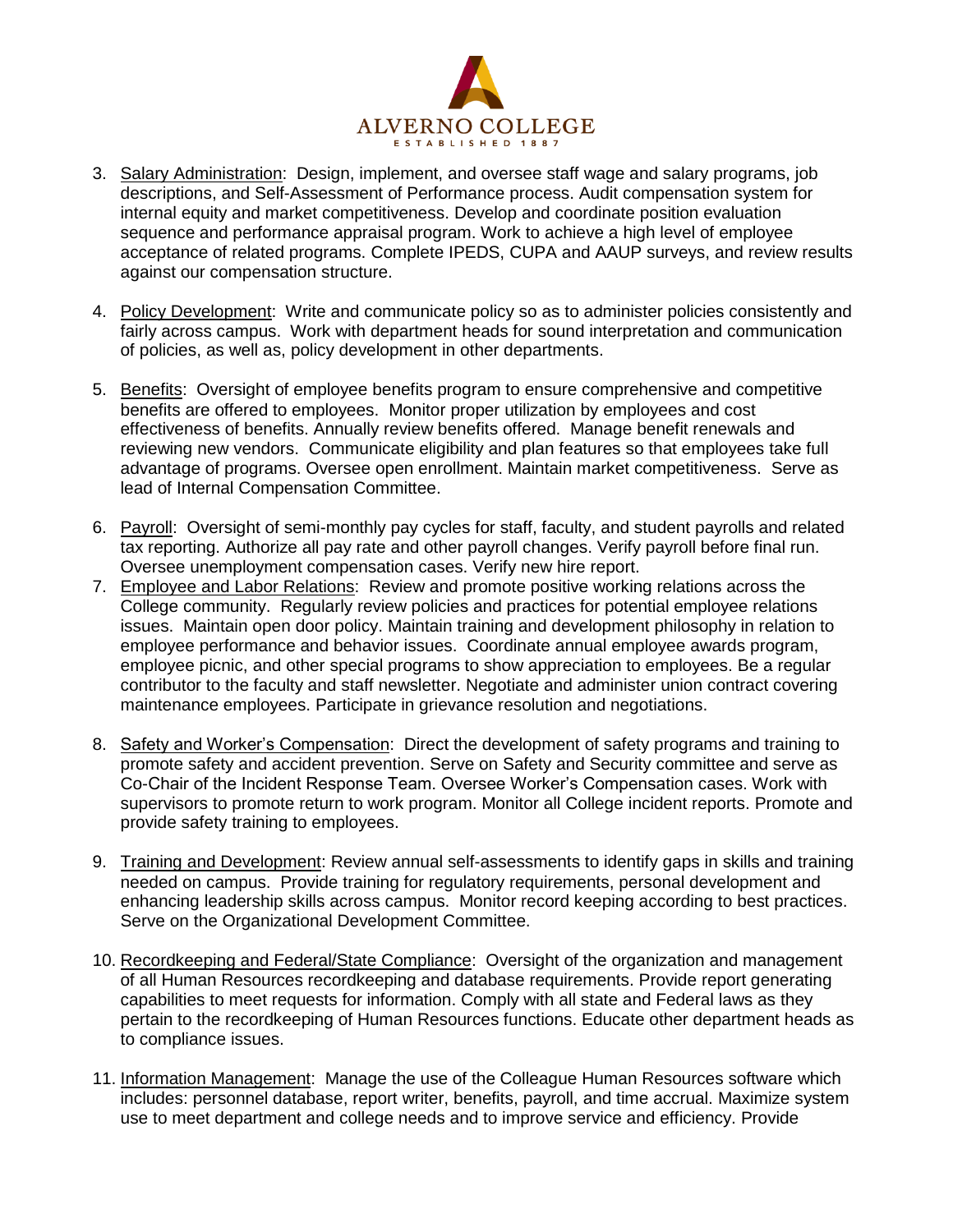

oversight to ensure information is accurate and current. Work with the Executive Director of Information Systems to keep system security a high priority.

- 12. General Administration: Work collaboratively across campus. Attend and participate in standing committees and other meetings as requested. Manage department budget and resources. Serve as Co-Chair of the Wellness Committee, Organizational Development Committee and Incident Response Team, member of Department Head Forum, and Service-Centered Community. Complete annual budget for Department 5110 and 5120. Manage resources responsibly to stay within budget. Assist all departments as needed with payroll budgets. Provide Finance with budget guidelines for benefit costs. HR liaison to WAICU groups.
- 13. Department Staff: Supervise and develop Human Resources staff to afford each individual the opportunity for successful completion of own tasks and personal development. Oversee day-today work assignments. Ensure information flow from benefits to payroll and vice versa to eliminate errors. Cross-train staff.
- 14. Comply with safety procedures and maintain clean and orderly work areas.
- 15. Perform other tasks as necessary to support the mission of the College.

## **Qualifications and Education**

- 1. Bachelor's degree in Human Resources, business, or related field required; Master's preferred. SPHR or PHR certification preferred.
- 2. Minimum of seven years of direct human resource leadership experience, showing increased responsibility. Experience in Higher Education is a plus.
- 3. Knowledge of federal, state, and local laws pertaining to personnel administration with strong compliance experience.
- 4. Experience with HRIS implementation and/or ADP experience preferred.
- 5. Strong employee relations experience with a demonstrated ability to change morale and create a high level of employee engagement.
- 6. Strong coaching and employee development skills.
- 7. Ability to provide counsel and drive HR strategies with the senior leadership.
- 8. Willingness to understand and value the perspective of both the institution and the employee.
- 9. Ability to identify complex issues, review laws and best practices to develop and evaluate options, and implement solutions. Analytical and quantitative skills are necessary.
- 10. Strong interpersonal, written and oral communication skills needed. Familiarity with automated Human Resources and Payroll systems needed.
- 11. Strong supervisory skills and ability to develop personnel.
- 12. Ability to use good judgment and maintain even emotions when dealing with campus crisis, or employee issues.
- 13. Ability to bring others together to reconcile differences.
- 14. Ability to coordinate many projects simultaneously.
- 15. Ability to work within a highly collaborative work environment.

# **Working Conditions:**

General office environment

Ability to freely move about campus